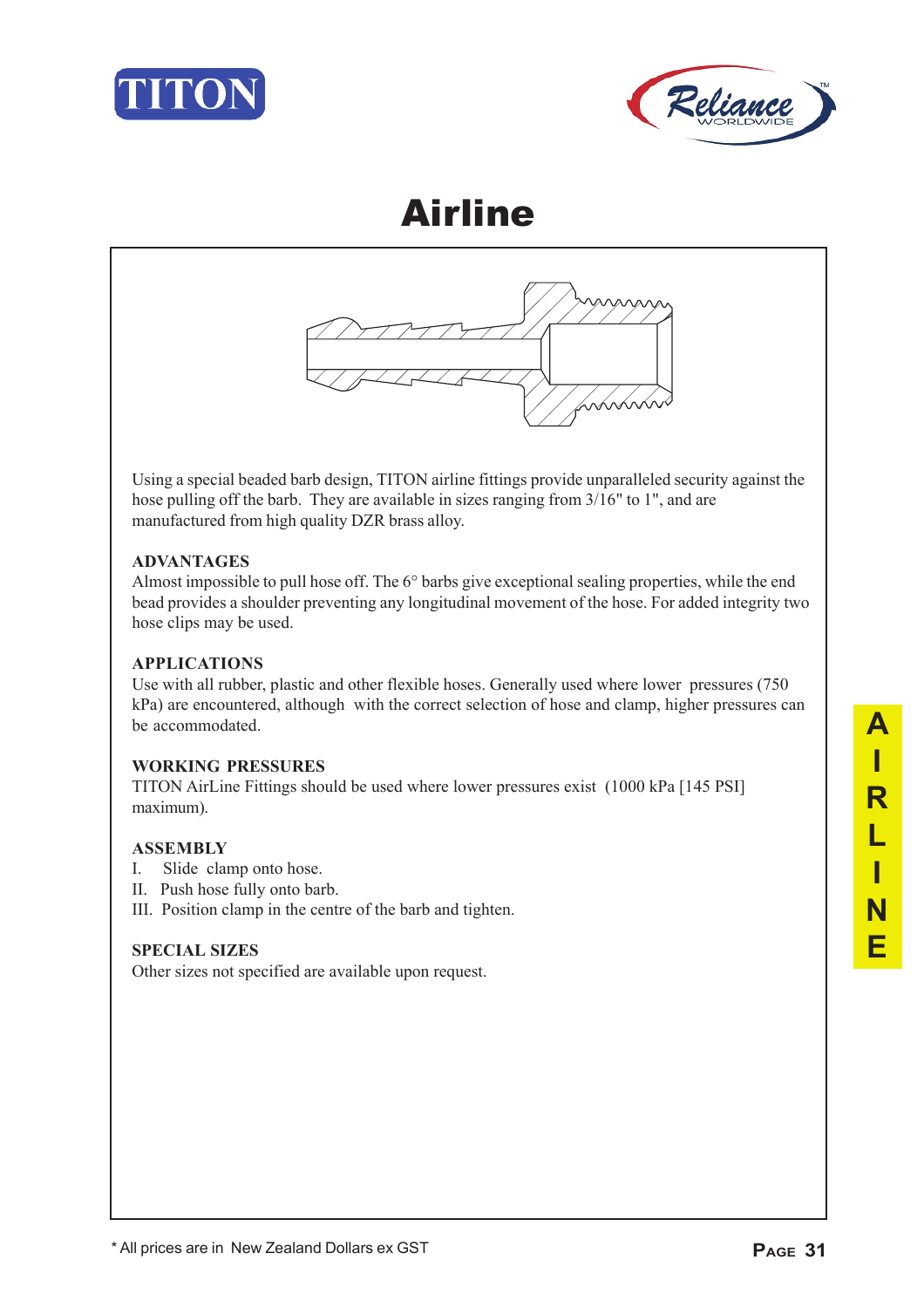



| 201 | <b>Swivel Connector</b>      |                                |             |                              |
|-----|------------------------------|--------------------------------|-------------|------------------------------|
|     | <b>Part</b><br><b>Number</b> | <b>Standard</b><br><b>Pack</b> | <b>Tube</b> | <b>Pipe</b><br><b>Thread</b> |
|     | 2010302                      | 50                             | 3/16        | G 1/8                        |
|     | 2010304                      | 50                             | 3/16        | G 1/4                        |
|     | 2010404                      | 50                             | 1/4         | G 1/4                        |
|     | 2010406                      | 50                             | 1/4         | G 3/8                        |
|     | 2010408                      | 50                             | 1/4         | G 1/2                        |
|     | 2010504                      | 50                             | 5/16        | G 1/4                        |
|     | 2010506                      | 25                             | 5/16        | G 3/8                        |
|     | 2010508                      | 25                             | 5/16        | G 1/2                        |
|     | 2010604                      | 25                             | 3/8         | G 1/4                        |
|     | 2010606                      | 25                             | 3/8         | G 3/8                        |
|     | 2010608                      | 25                             | 3/8         | G 1/2                        |
|     | 2010806                      | 25                             | 1/2         | G 3/8                        |
|     | 2010808                      | 25                             | 1/2         | G 1/2                        |
|     | 2011212                      | 5                              | 3/4         | G 3/4                        |
|     | 2011616                      | 5                              | 1"          | G 1"                         |
|     |                              |                                |             |                              |
| 202 |                              | <b>Male Elbow</b>              |             |                              |
|     | <b>Part</b><br><b>Number</b> | <b>Standard</b><br><b>Pack</b> | <b>Tube</b> | <b>Pipe</b><br><b>Thread</b> |
|     | 2020302                      | 25                             | 3/16        | 1/8 BSPT                     |
|     | 2020402                      | 25                             | 1/4         | 1/8 BSPT                     |
|     | 2020404                      | 25                             | 1/4         | 1/4 BSPT                     |
|     | 2020502                      | 25                             | 5/16        | 1/8 BSPT                     |
|     | 2020504                      | 25                             | 5/16        | 1/4 BSPT                     |
|     | 2020602                      | 25                             | 3/8         | 1/8 BSPT                     |
|     | 2020604                      | 20                             | 3/8         | 1/4 BSPT                     |
|     | 2020606                      | 20                             | 3/8         | 3/8 BSPT                     |
|     | 2020804                      | 20                             | 1/2         | 1/4 BSPT                     |
|     | 2020806                      | 20                             | 1/2         | 3/8 BSPT                     |
|     | 2020808                      | 10                             | 1/2         | 1/2 BSPT                     |
|     | 2021006                      | 10                             | 5/8         | 3/8 BSPT                     |
|     | 2021008                      | 1                              |             | 3/8 BSPT                     |
|     | 2021208                      | 1                              | 5/8<br>3/4  |                              |
|     | 2021212                      | 1                              | 3/4         | 1/2 BSPT<br>3/4 BSPT         |
|     | 2021612                      | 1                              | 1"          | 3/4 BSPT                     |

**A**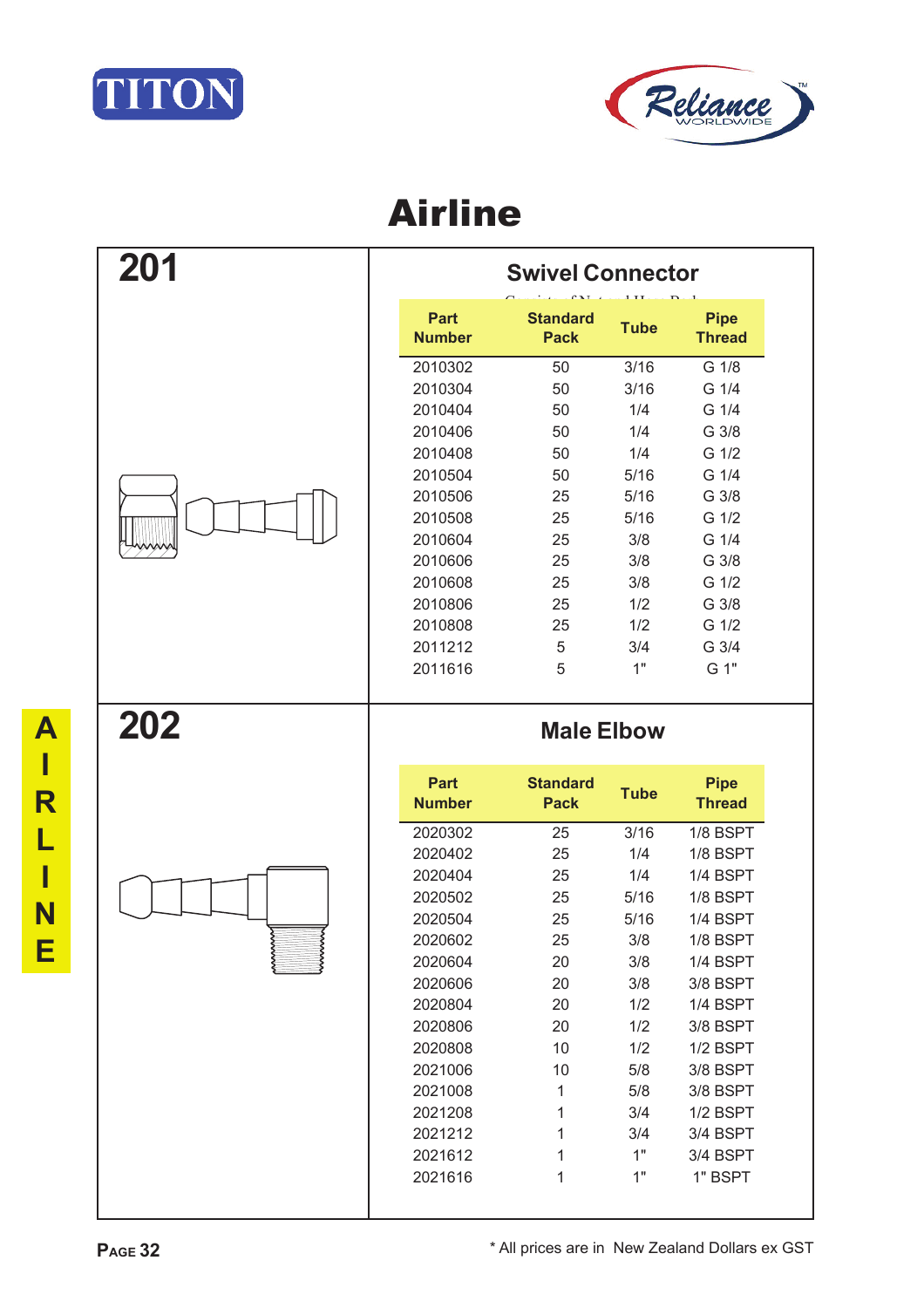



| <b>AirLine Tee</b> |                              |                                | 203         |                              |  |
|--------------------|------------------------------|--------------------------------|-------------|------------------------------|--|
|                    | <b>Part</b><br><b>Number</b> | <b>Standard</b><br><b>Pack</b> | <b>Tube</b> | <b>Pipe</b><br><b>Thread</b> |  |
|                    | 20303                        | 10                             | 3/16        | -                            |  |
|                    | 20304                        | 10                             | 1/4         | -                            |  |
|                    | 20305                        | 10                             | 5/16        |                              |  |
|                    | 20306                        | 10                             | 3/8         |                              |  |
|                    | 20308                        | 10                             | 1/2         | -                            |  |
|                    | 20310                        | 10                             | 5/8         | -                            |  |
|                    | 20312                        | 1                              | 3/4         | -                            |  |
|                    | 20316                        | 1                              | 1"          |                              |  |
|                    |                              |                                |             |                              |  |

| <b>Part</b><br><b>Number</b> | <b>Standard</b><br><b>Pack</b> | <b>Tube</b> | <b>Pipe</b><br><b>Thread</b> |
|------------------------------|--------------------------------|-------------|------------------------------|
| 20403                        | 25                             | 3/16        |                              |
| 20404                        | 25                             | 1/4         |                              |
| 20405                        | 20                             | 5/16        |                              |
| 20406                        | 20                             | 3/8         |                              |
| 20408                        | 20                             | 1/2         |                              |
| 20410                        | 10                             | 5/8         |                              |
| 20412                        | 1                              | 3/4         |                              |



| <b>AirLine Joiner</b> |                                |             |                              |  |
|-----------------------|--------------------------------|-------------|------------------------------|--|
| Part<br><b>Number</b> | <b>Standard</b><br><b>Pack</b> | <b>Tube</b> | <b>Pipe</b><br><b>Thread</b> |  |
| 20503                 | 25                             | 3/16        |                              |  |
| 20504                 | 25                             | 1/4         |                              |  |
| 20505                 | 20                             | 5/16        |                              |  |
| 20506                 | 20                             | 3/8         |                              |  |
| 20508                 | 20                             | 1/2         |                              |  |
| 20510                 | 10                             | 5/8         |                              |  |
| 20512                 | 10                             | 3/4         |                              |  |
| 20516                 | 10                             | 1"          |                              |  |



**A I R L I N E**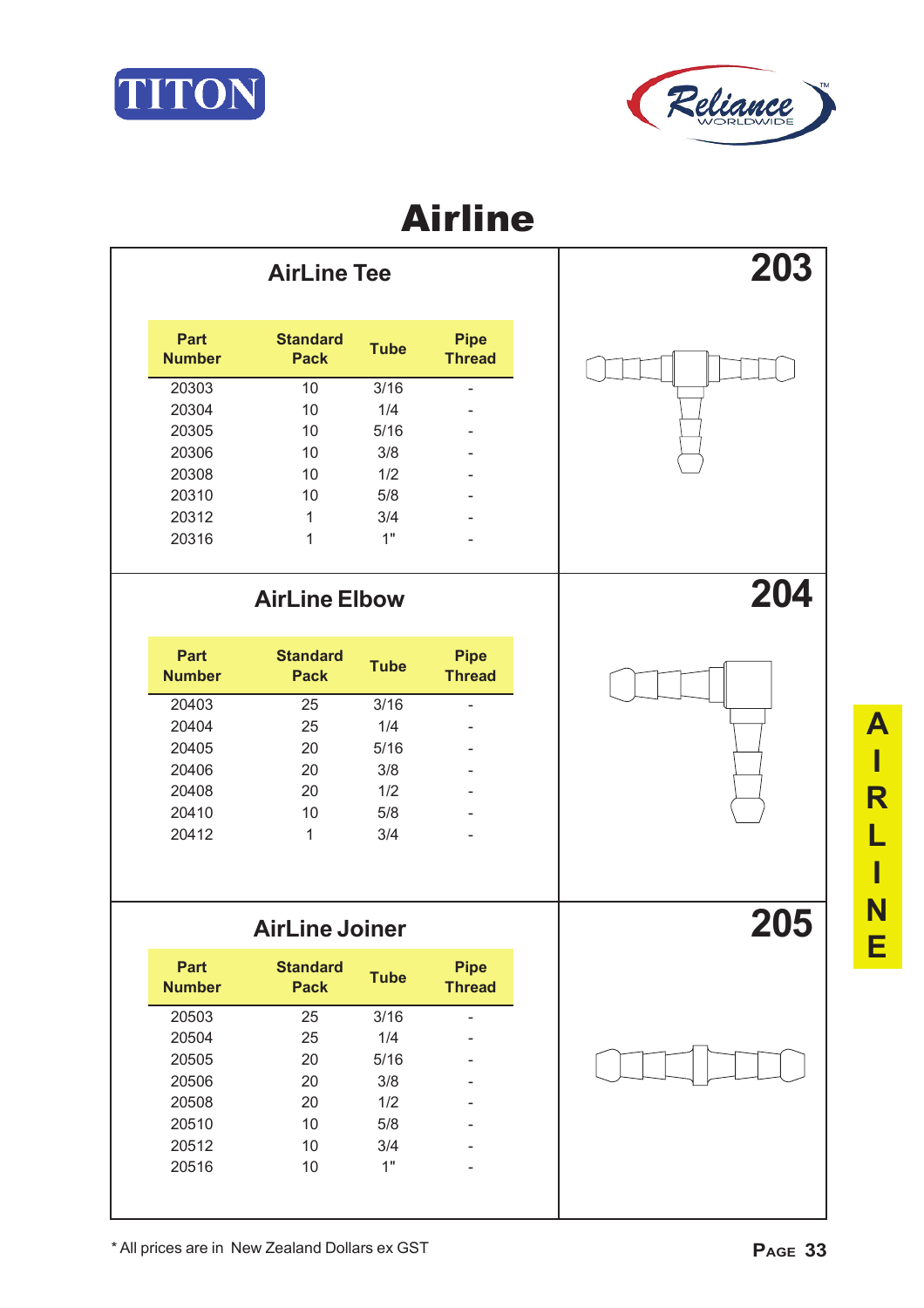



| 206 | <b>Male Branch Tee</b>       |                                |             |                              |  |
|-----|------------------------------|--------------------------------|-------------|------------------------------|--|
|     | <b>Part</b><br><b>Number</b> | <b>Standard</b><br><b>Pack</b> | <b>Tube</b> | <b>Pipe</b><br><b>Thread</b> |  |
|     | 2060302                      | 20                             | 3/16        | 1/8 BSPT                     |  |
|     | 2060402                      | 20                             | 1/4         | 1/8 BSPT                     |  |
|     | 2060404                      | 20                             | 1/4         | 1/4 BSPT                     |  |
|     | 2060502                      | 20                             | 5/16        | 1/8 BSPT                     |  |
|     | 2060504                      | 20                             | 5/16        | 1/4 BSPT                     |  |
|     | 2060602                      | 20                             | 3/8         | 1/8 BSPT                     |  |
|     | 2060604                      | 20                             | 3/8         | 1/4 BSPT                     |  |
|     | 2060606                      | 20                             | 3/8         | 3/8 BSPT                     |  |
|     | 2060806                      | 20                             | 1/2         | 3/8 BSPT                     |  |
|     | 2060808                      | 10                             | 1/2         | $1/2$ BSPT                   |  |
|     | 2061006                      | 10                             | 5/8         | 3/8 BSPT                     |  |
|     | 2061212                      | 1                              | 3/4         | 3/4 BSPT                     |  |
| 207 |                              | <b>Female Connector</b>        |             |                              |  |

| Part<br><b>Number</b> | <b>Standard</b><br>Pack | <b>Tube</b> | <b>Pipe</b><br><b>Thread</b> |
|-----------------------|-------------------------|-------------|------------------------------|
| 2070302               | 50                      | 3/16        | $1/8$ BSPP                   |
| 2070304               | 50                      | 3/16        | 1/4 BSPP                     |
| 2070402               | 50                      | 1/4         | 1/8 BSPP                     |
| 2070404               | 25                      | 1/4         | 1/4 BSPP                     |
| 2070406               | 25                      | 1/4         | 3/8 BSPP                     |
| 2070408               | 25                      | 1/4         | <b>1/2 BSPP</b>              |
| 2070502               | 25                      | 5/16        | $1/8$ BSPP                   |
| 2070504               | 25                      | 5/16        | 1/4 BSPP                     |
| 2070506               | 25                      | 5/16        | 3/8 BSPP                     |
| 2070602               | 25                      | 3/8         | $1/8$ BSPP                   |
| 2070604               | 20                      | 3/8         | 1/4 BSPP                     |
| 2070606               | 20                      | 3/8         | 3/8 BSPP                     |
| 2070608               | 20                      | 3/8         | $1/2$ BSPP                   |
| 2070804               | 20                      | 1/2         | 1/4 BSPP                     |
| 2070806               | 20                      | 1/2         | 3/8 BSPP                     |
| 2070808               | 10                      | 1/2         | $1/2$ BSPP                   |
| 2071006               | 10                      | 5/8         | 3/8 BSPP                     |
| 2071212               |                         | 3/4         | 3/4 BSPP                     |
|                       |                         |             |                              |